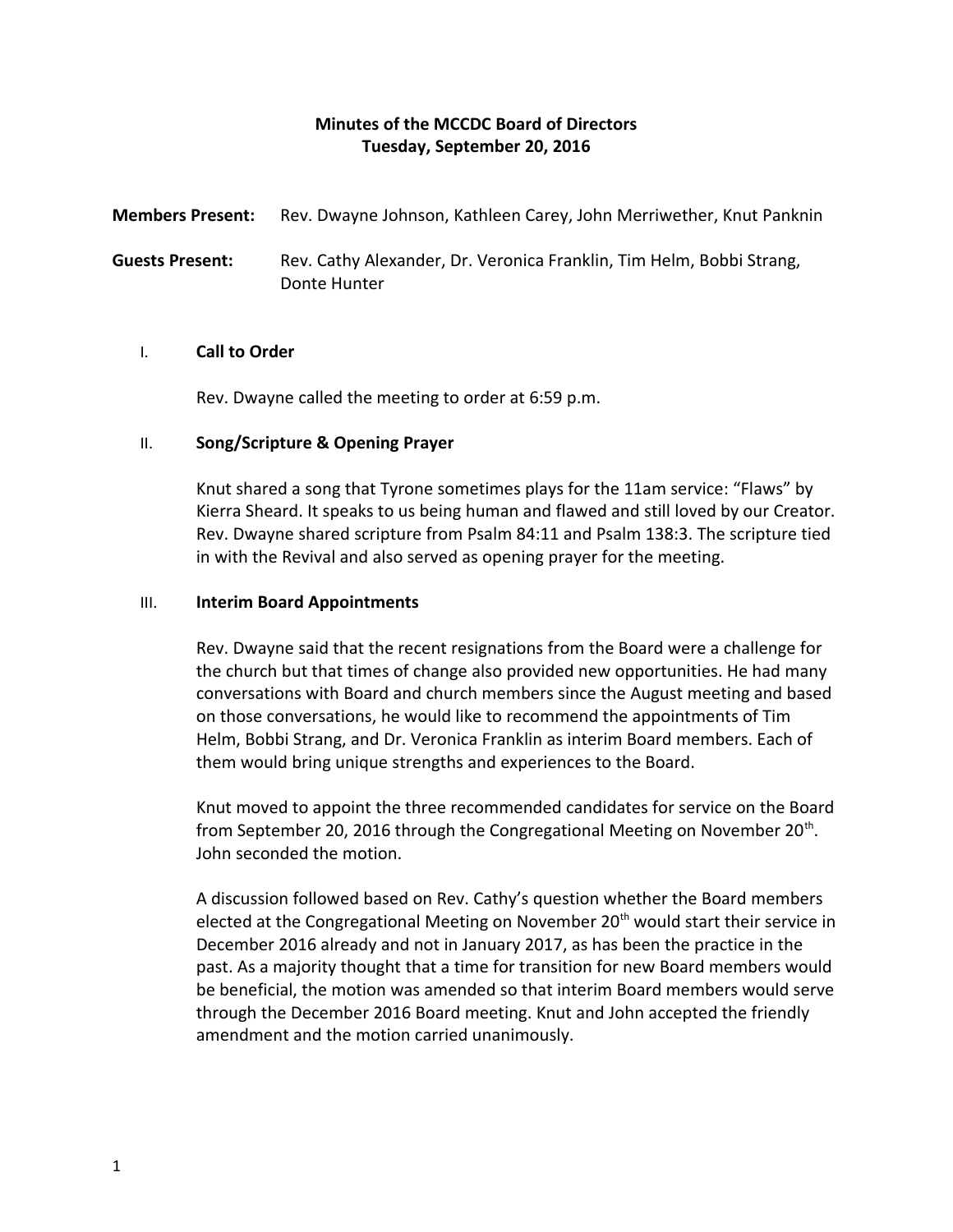### IV. **Selection of Officers**

Rev. Dwayne said that the selection of officers should be open to all Board members, and he asked each of them for their first and second choice and if there was a position they would not feel comfortable serving in.

John said that his first choice would be to fulfill his term as Treasurer and that he would also be comfortable serving as Assistant Treasurer and Member-at Large. He prefers not to serve as Clerk.

Knut said his first choice would be Clerk and that he would also be ok with serving as Assistant Treasurer. He would not like to serve as Vice Moderator.

Bobbi expressed her first choice as being Member-at Large and that she would also be comfortable serving as Vice Moderator. She does not feel called to serve as Clerk.

Veronica said that she would feel called to serve as Member-at Large or as Vice Clerk but not as Vice Moderator.

Tim said that his first choice would be Assistant Treasurer or Vice Clerk and that he would be comfortable serving in any capacity.

Kathleen expressed her interest in serving either as Assistant Treasurer or Vice Clerk. She does not intend to run for the Board in November and would therefore not like to serve as Vice Moderator.

Tim said that we needed a discussion on the Vice Moderator's position and that it would need to be a strong candidate. He asked whether it would be beneficial to have an existing and not an interim Board member serve in this capacity, also with regards to the perception of the congregation. Bobbi added that it would be great if it were someone who wants to run for the Board again and that she does not intend to do so.

Kathleen said that she has not heard much on the Vice Moderator's position from the congregation. The main interest for the congregation, as she perceives it, is a sense of stability. Therefore, it would be good to have someone who the congregation knows well. She would also be in favor of keeping the Treasurer's position stable and she acknowledged Bobbi's willingness to come back and serve again. This will help communicate a message of unity.

Rev. Dwayne said that Tim would bring experience and season to the position of Vice Moderator and that he had the ability to communicate with clarity and direction. Kathleen echoed that judgment.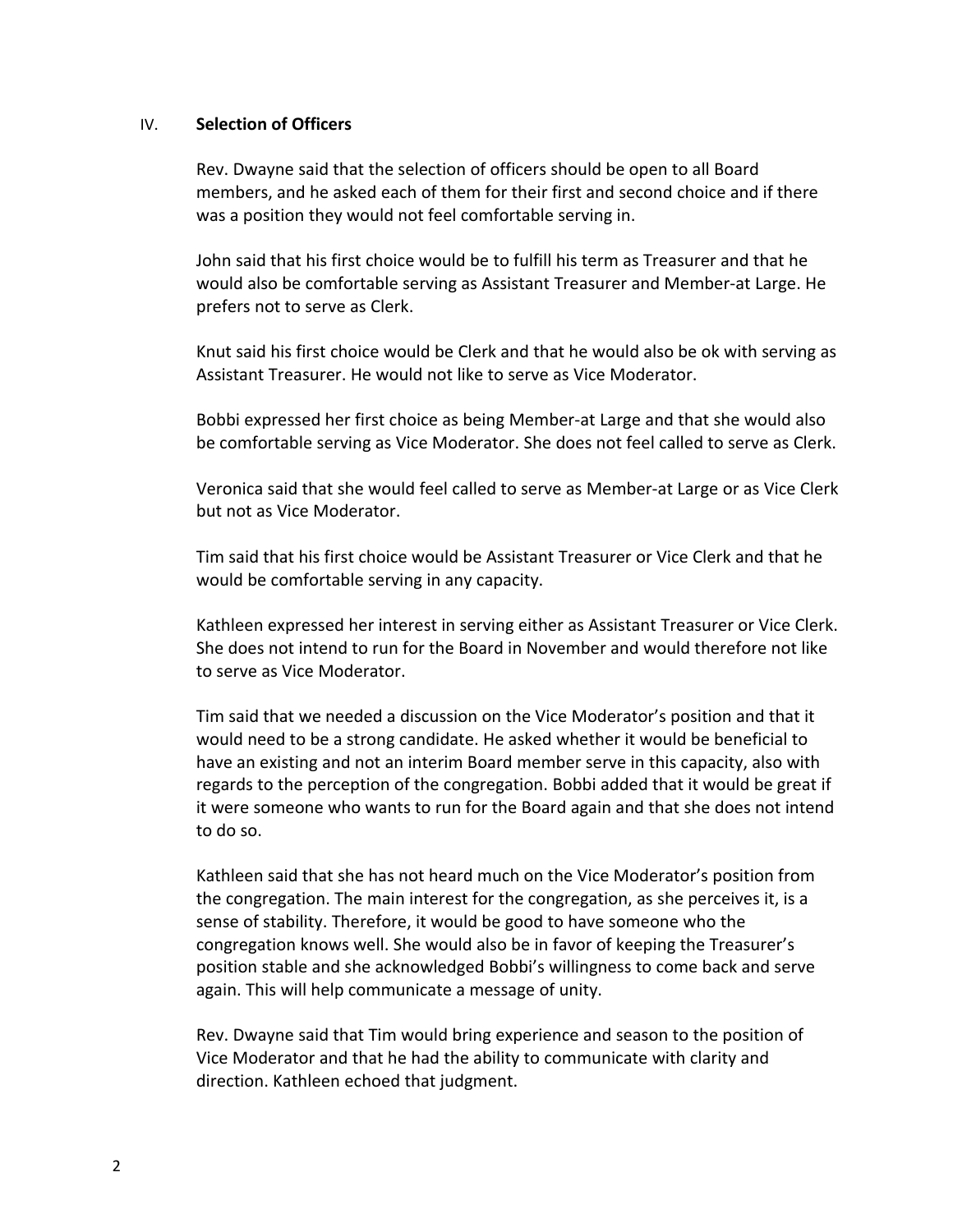Bobbi nominated Knut to serve as Clerk and Kathleen seconded. Knut accepted the nomination and was approved unanimously.

Bobbi moved to nominate Tim to serve as Vice Moderator and Kathleen seconded. Tim accepted the nomination and was approved unanimously.

Kathleen nominated John to serve as Treasurer and Bobbi seconded. John accepted the nomination and was approved unanimously.

John nominated Kathleen to serve as Assistant Treasurer and Knut seconded. Kathleen accepted the nomination and was approved unanimously.

Veronica nominated Bobbi to serve as Member-at Large and Kathleen seconded. Bobbi accepted the nomination and was approved unanimously.

Kathleen nominated Veronica to serve as Vice Clerk and John seconded. Veronica accepted the nomination and was approved unanimously.

## V. **Consent Calendar**

Kathleen moved to receive the agenda and Knut seconded. The motion carried.

Dwayne added the following discussion/voting items to the agenda: a second offering for revival Sunday with the Buchanan offering moved to the  $1<sup>st</sup>$  Sunday in October; a motion from the Trustees on the parking lot pothole repair as well as requested guidance on parking lot lights and the roof repair.

Knut moved to accept the consent calendar and John seconded. The motion carried.

### VI. **Informational Items**

### A. **Shout Outs**

A shout out went to the entire planning team for the Revival weekend. Another shout out went to Quanti Davis for organizing the small business workshop and to Rev. Dr. Robin Gorsline for his writer's workshop and men's circle.

### B. **Trustee Update**

Jim Garner's report and email served as update from the Trustees and Kathleen explained the background on the parking lot gate repair.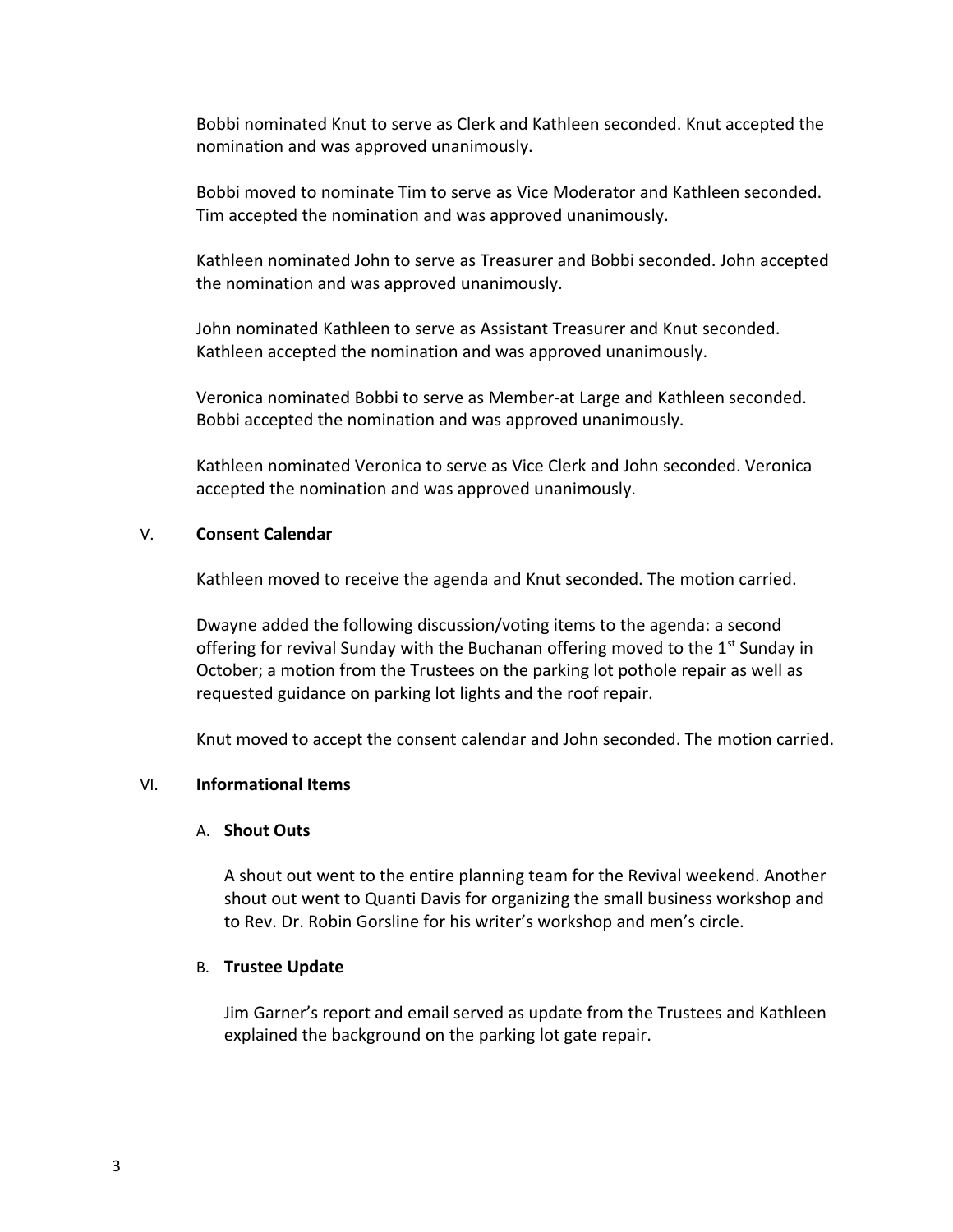## C. **Treasurer's Report**

John provided a balance sheet and P&L statement as of September 10<sup>th</sup>. Thanks to generous gifts and donations from congregants, the financial picture has brightened. The General Account had a balance of about \$46,335, inclusive of stipulated accounts. The operating balance as of last week was about \$11,000.

Tim moved to accept the Treasurer's report and Bobbi seconded. The motion was approved unanimously.

Rev. Cathy explained how check requests are being approved each week, when checks will be cut and that we would need two signatures on each check. As the signature cards had just been redone, the Board decided not to update them and to have John, Kathleen and Knut continue to sign checks. Rev. Cathy will also work with Kathleen and John on the credit card statements.

John said that he will go to a SunTrust bank branch to have the church administrator account switched over from Lance to him.

Rev. Dwayne reported that the church is in negotiation with a local arts organization on a long-term rental agreement that would generate a monthly income of \$900.

# D. **Revival Update**

Rev. Cathy gave an update on the revival planning for September 23-25, 2016. The theme is "Arise, Shine: Hearts Ignited, Lives Connected". Johanna Hardy is leading the planning team and is moving the church forward. The messaging on fasting and prayer leading up to the Revival is being well received by the congregation. Kathleen is coordinating with Dre on the ushers needed.

Rev. Cathy also said that about half of the funds required (\$5,000) have been raised already. Honors and remembrances have brought in about \$2,300 so far and the change donated still needs to be accounted for. There will be two special offerings over the weekend – one on Friday night and one on Saturday. The Pastoral Care Ministers are largely self-funding the Friday night service.

Rev. Cathy also said that checks for the Revivalists and other expenses had to be cut in advance to cover costs.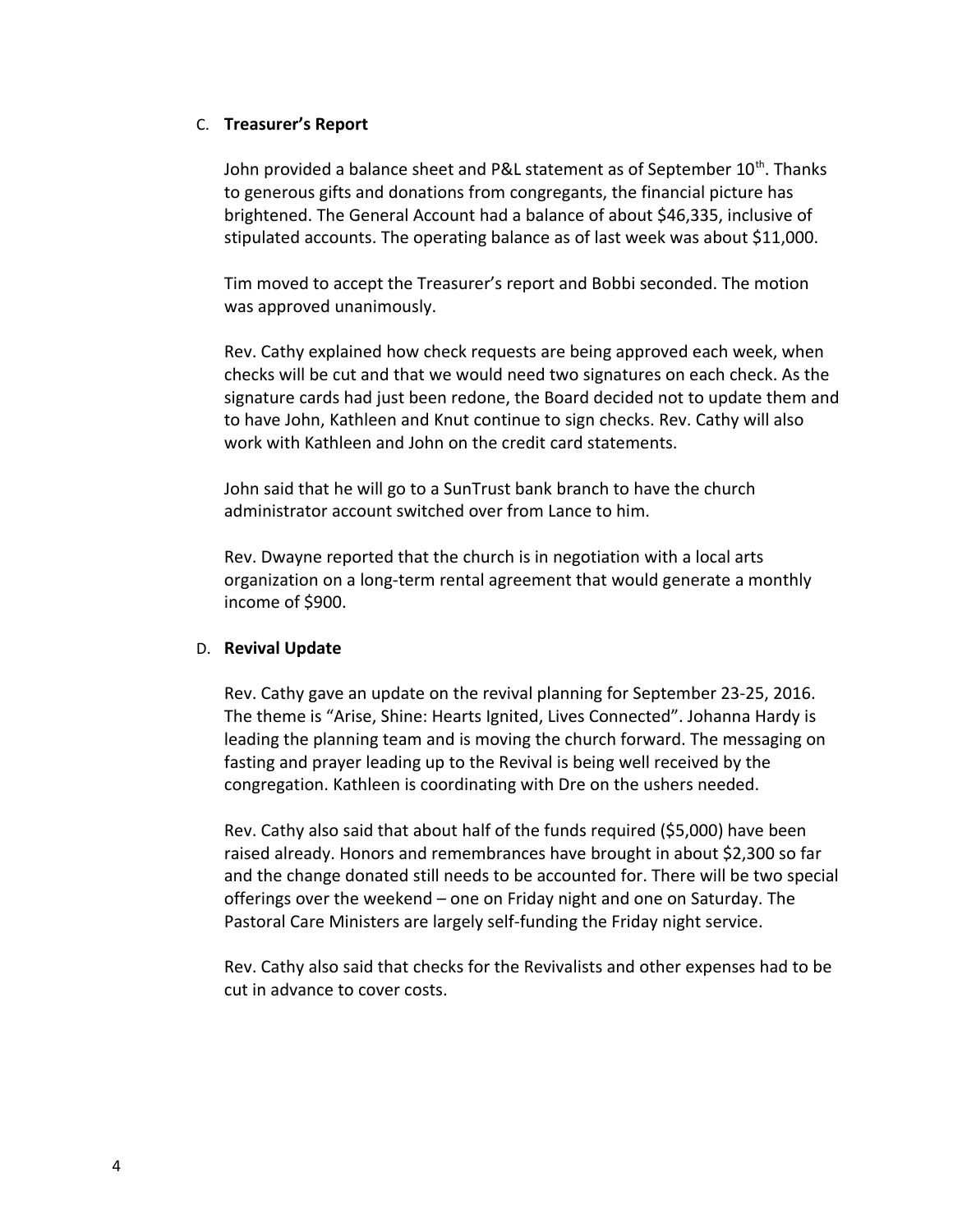# E. **Bylaws Revision**

Knut gave a brief update on the Bylaws Revision. There has been input from Cecelia Hayden-Smith regarding agenda items for the Congregational Meeting. Knut will circulate a potential draft revision by email prior to the October Board meeting.

# F. **Reports for Congregational Forum/Meeting**

Knut said that we would need the following reports for the Congregational Forum:

- BoD report, which Knut will prepare
- Pastor's report, which Rev. Dwayne will prepare
- Trustee's report: Knut will ask Jim Garner
- Treasurer's report, which John will prepare
- Lay Delegates' report: Rev. Cathy will ask the Lay Delegates

The deadline for submission of the reports is Tuesday, October  $18<sup>th</sup>$ , by close of business. The reports will be made available to the congregation on Sunday, October  $30<sup>th</sup>$ . The congregation will have one week to read the reports before the Congregational Forum on November  $6<sup>th</sup>$ . The Congregational Meeting is scheduled for November 20<sup>th</sup>.

After discussing deadlines in preparation of the Congregational Forum and Meeting, Tim moved to schedule the October Board meeting for Tuesday, October 25<sup>th</sup> with advance notice to the congregation. Bobbi seconded and the motion carried.

Rev. Cathy added that the accountant would prepare his compilation for the October Board meeting. The compilation will also be part of the package for the Forum/Meeting.

# G. **Nominating Committee**

At the November meeting, the congregation will vote on five positions for the Board of Directors: two 3-year term positions (serving through 2019), one 2-year term position (serving through 2018) and two 1-year term positions (serving through 2017). For the Lay Delegates, all three positions will be voted on.

Kathleen will convene a Nominating Committee and the Board will vote on the slate of candidates at the October meeting. The deadline for application submissions for Board and Lay Delegate positions will be Sunday, October 23rd at midnight.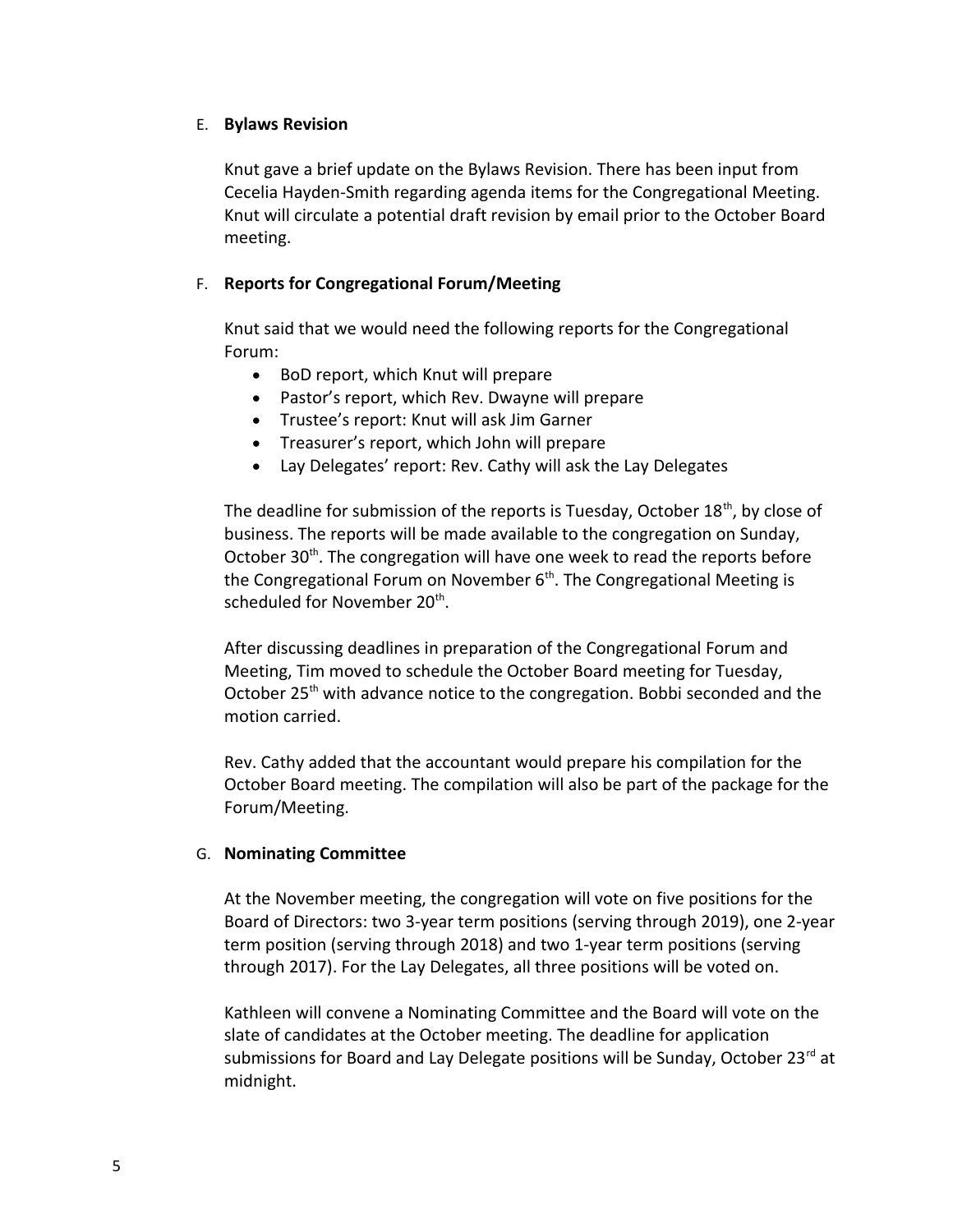## H. **472 Update**

Knut reported that he had been in touch with Mark Kornmann, and that Mark gave him a breakdown of the steps that need to be taken to finish the basement apartment at 472.

We would need to touch base with Austin at Menkiti Group to get a ruling on the windows and how many bedrooms we could have. We would then have to contact the architect to have her draw new plans. With those plans, Menkiti Group would have to pull the permits for us. After that, we can talk with our contractor, Dennis Cruz. There is about \$73k left in the Eagle Bank account to finish this project. Dennis will charge \$7k per week and would need about 5 weeks to finalize the basement apartment. After that, we would have to apply for the final certificate of occupancy before renting out the unit.

Kathleen said that Mark would need to be involved in finishing the project. We would also need his help in our efforts to recover any money from the first contractor.

Rev. Cathy reminded the Board that the first construction loan payments are due and that they are coming out of the Eagle Bank account. We are in the  $3^{rd}$  month of payments and we need to finalize this project quickly before our current construction loan funds are running out.

# I. **Emergency Procedures**

Jacqueline Laughlin is currently working to bring the ideas for emergency procedures into a formal structure that will serve as guidelines for Staff, Ushers, Board and Pastoral Care Ministers. The Board will vote on the guidelines once they have been formulated.

# VII. **Discussion/Voting Items**

# A. **Bookkeeping**

Rev. Dwayne reported that the contracted bookkeeper from "goodaccountants.com" is going back to teaching and will no longer be available to work for us. The new rate for another bookkeeper from "goodaccountants" would be \$35 an hour and the recommended time frame would be 15-20 hours per week. This rate would be too high for us.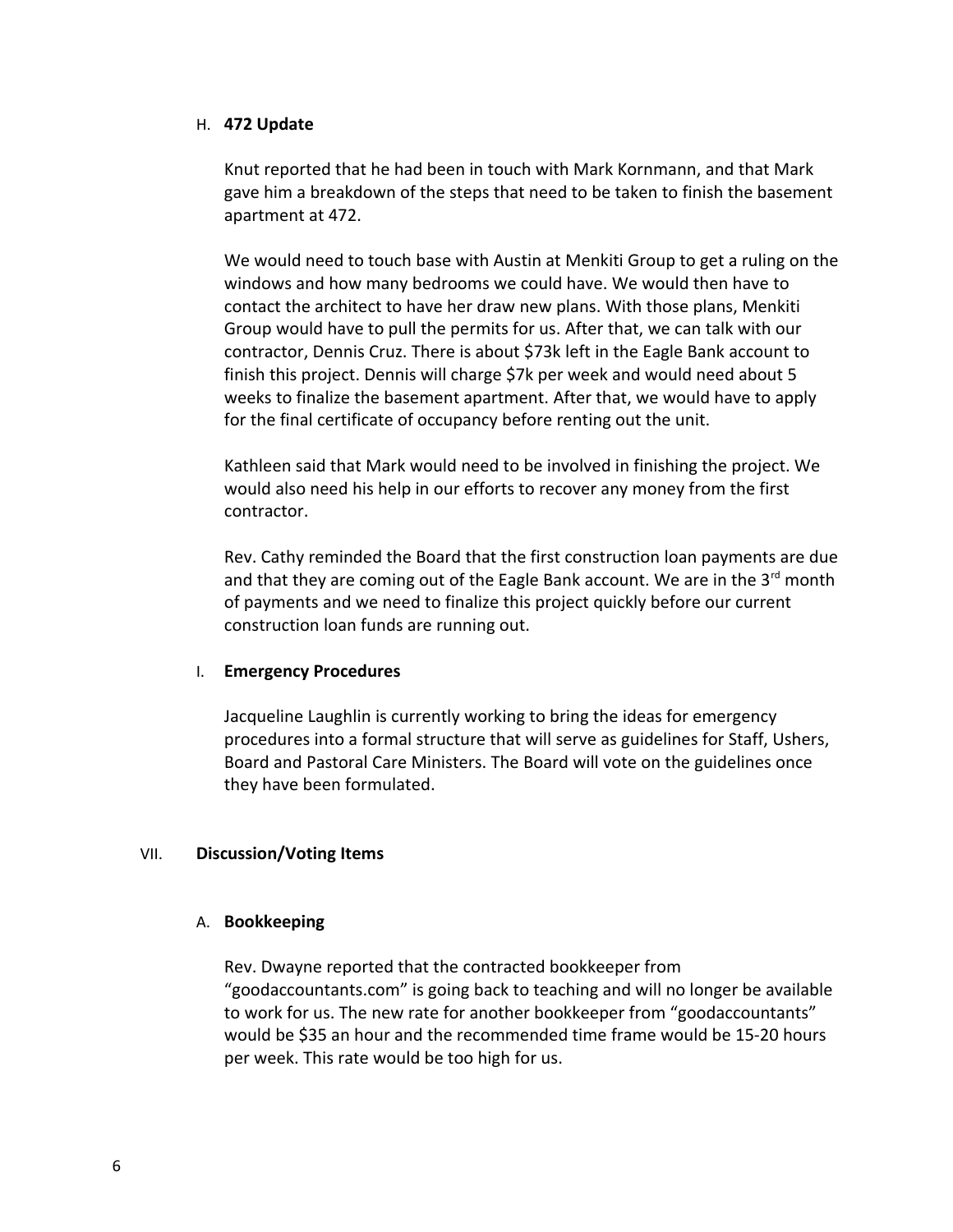Another option would be to bring "QuickBooks" online. The bookkeeper might continue working for us if our accounting could be done electronically. Cathy will find out what it would cost for us to bring "QuickBooks" online and whether the bookkeeper could help getting us there and then continue working for us.

### B. **Church Administrator**

Rev. Dwayne reported that the church received 20 applications for the Administrator's position. We had a very strong pool of candidates, and seven of them were interviewed (two from the congregation and five from outside). He asked the Board to approve the appointment of Sonia Grant as part-time Office Administrator. Ms. Grant has already started working as a contracted employee and works up to 25 hours per week for \$15 per hour. She is currently under the 30-day review. Ms. Grant has a strong work ethic and real sense of what needs to get done. Professionally, she has a security background and marketing experience. Ms. Grant also signed a confidentiality agreement.

Kathleen asked whether Ms. Grant was a member of the church, which Rev. Dwayne affirmed. She expressed her strong reservations against employing someone from the congregation, as this can create personnel problems. Employing a congregant blurs the line between employee and congregant and in the past, we have had more negative than positive experiences with that practice.

Rev. Dwayne acknowledged that this can be a problem but he also said that this had been taken into consideration when hiring Ms. Grant. His proposed motion was based on the qualification and merit of Ms. Grant.

Tim and Bobbi raised the issue of possible misclassification. Given the job description and her day-to-day supervision, Ms. Grant's employment looks more like an employer-employee relationship, rather than a contracted position. Tim will check with Cathy to make sure that her employment is consistent with DC labor law.

Tim moved to approve the Pastor's appointment of Sonia Grant to the position of part-time Office Administrator. Bobbi seconded the motion. The motion carried with one opposing vote.

### C. **Trustee Proposals**

Jim Garner had asked the Board to take a vote on the pothole repair bids that the Trustees had received. Following the Trustees' recommendation, Kathleen moved to select R.S.A. Paving to repair the pothole in the parking lot, with a